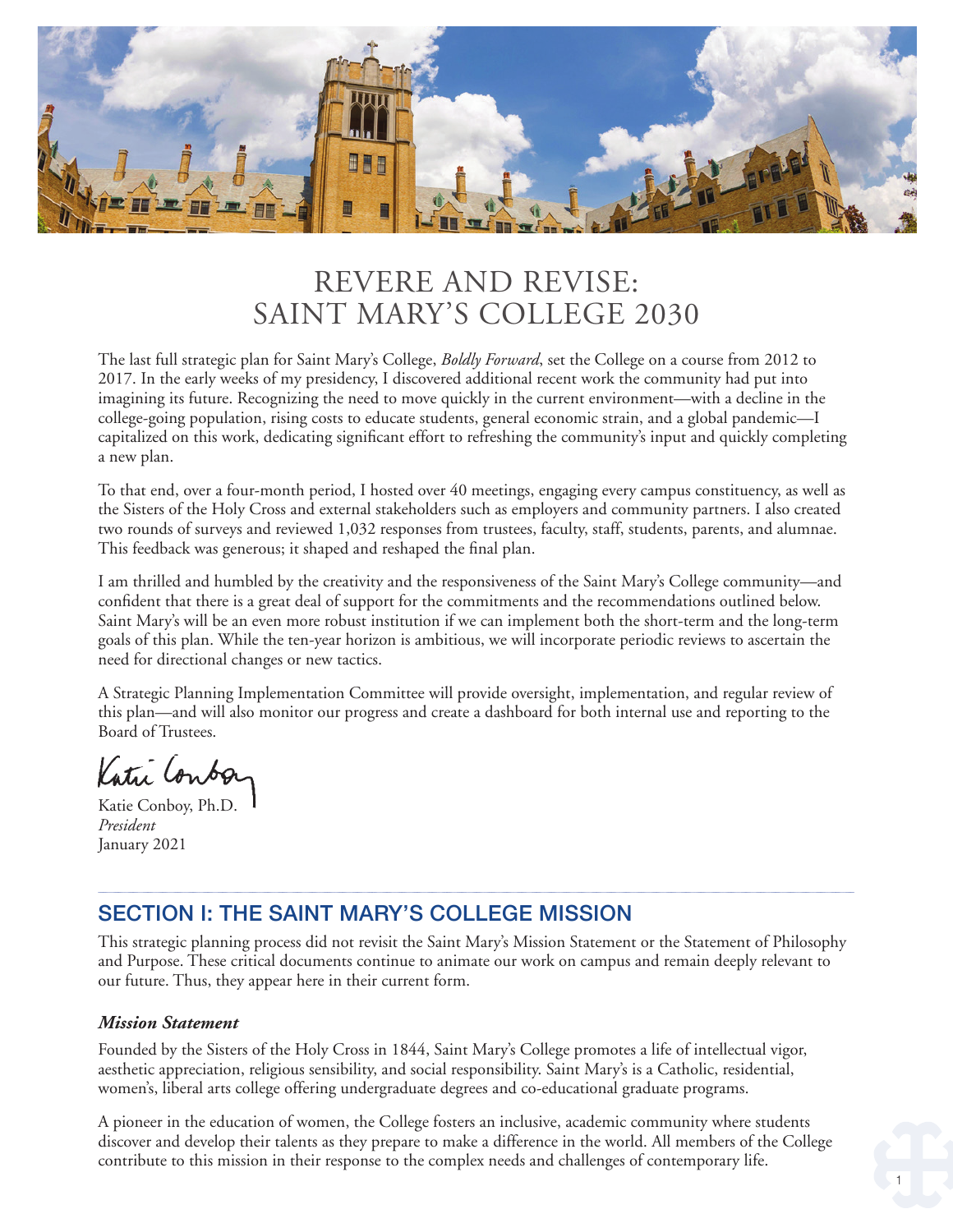#### *Statement of Philosophy and Purpose*

As a center of higher education, Saint Mary's fosters an academic climate of scholarship and learning for faculty and students alike. Through excellence in teaching and the example of its own active scholarship, the faculty challenges students to expand their horizons and supports them in their intellectual pursuits. A broad-based course of study invites students to think critically and creatively about the natural world and human culture. Acknowledging the need to prepare women for an array of careers, the College insists on a liberal arts foundation for all its students. Through their years at Saint Mary's, students acquire depth and breadth of knowledge, competence in quantitative skills and modern languages, the ability to think clearly about complex problems, and the capacity to communicate with precision and style.

As a Catholic college, Saint Mary's cultivates a community of intellectual inquiry, liturgical prayer, and social action. The College creates an open forum in which students freely and critically study the rich heritage of the Catholic tradition, raising the questions necessary to develop a mature religious life. The celebration of liturgy encourages students to explore the fullness of life and its mysteries. The College nurtures awareness and compassion for a troubled world and challenges students to promote human dignity throughout their lives. In preparing women for roles of leadership and action, Saint Mary's pays particular attention to the rights and responsibilities of women in the worlds of work, church, community, and family.

Dedicated to the personal and social growth of its students, Saint Mary's cultivates a community of students, faculty, and staff, which responds to the needs of women. In order to offer the richest educational experience possible, the College strives to bring together women of different nations, cultures, and races. It provides a residential environment where women grow in their appreciation of the strengths and needs of others. Through a host of co-curricular programs on campus and in the local community, Saint Mary's initiates students in the habits of civic responsibility. Engaging in all aspects of the college experience, students acquire the hallmarks of a liberally educated woman: keen self-knowledge, lively imagination, lifelong intellectual and cultural interests, and the ability to make socially responsible choices about the future.

## SECTION II: FUNDAMENTAL PRINCIPLES AND A NEW STRATEGY

With the last approved strategic plan *(Boldly Forward),* the College articulated a number of fundamental principles. These principles remain in place, with only a few additions and adaptations, noted in *italics:* 

#### *Fundamental Principles*

- Saint Mary's is committed to providing students with an excellent intellectual and academic experience.
- Saint Mary's is unwavering in its commitment to being a Catholic and Holy Cross college.
- Saint Mary's is committed to the education of undergraduate women *and to graduate programs open to all.*
- Saint Mary's is committed to being a residential college *at the undergraduate level*.
- *Saint Mary's is committed to developing a serious graduate student culture, including opportunities for residential graduate student experience.*
- *Saint Mary's is committed to accessibility for students who can attend Saint Mary's only in an online format.*
- Saint Mary's is committed to campus sustainability.

While the original principles endure, the current environment requires a new strategy for Saint Mary's to fulfll its mission.

### *The Strategy*

The current environment demands that Saint Mary's—an inclusive and transformative Catholic academic community—expand its audiences, understand their aspirations, and respond differently than peer institutions. It insists that we differentiate our approach and articulate our outcomes in ways these new audiences will fnd compelling. This differentiation must emerge from our core values—*Learning, Community, Faith/Spirituality,* and *Justice*—as well as from our historic identity as a primarily undergraduate, Catholic, women's, liberal arts college that is guided by the enduring work of our founders and ongoing sponsors, the Sisters of the Holy Cross.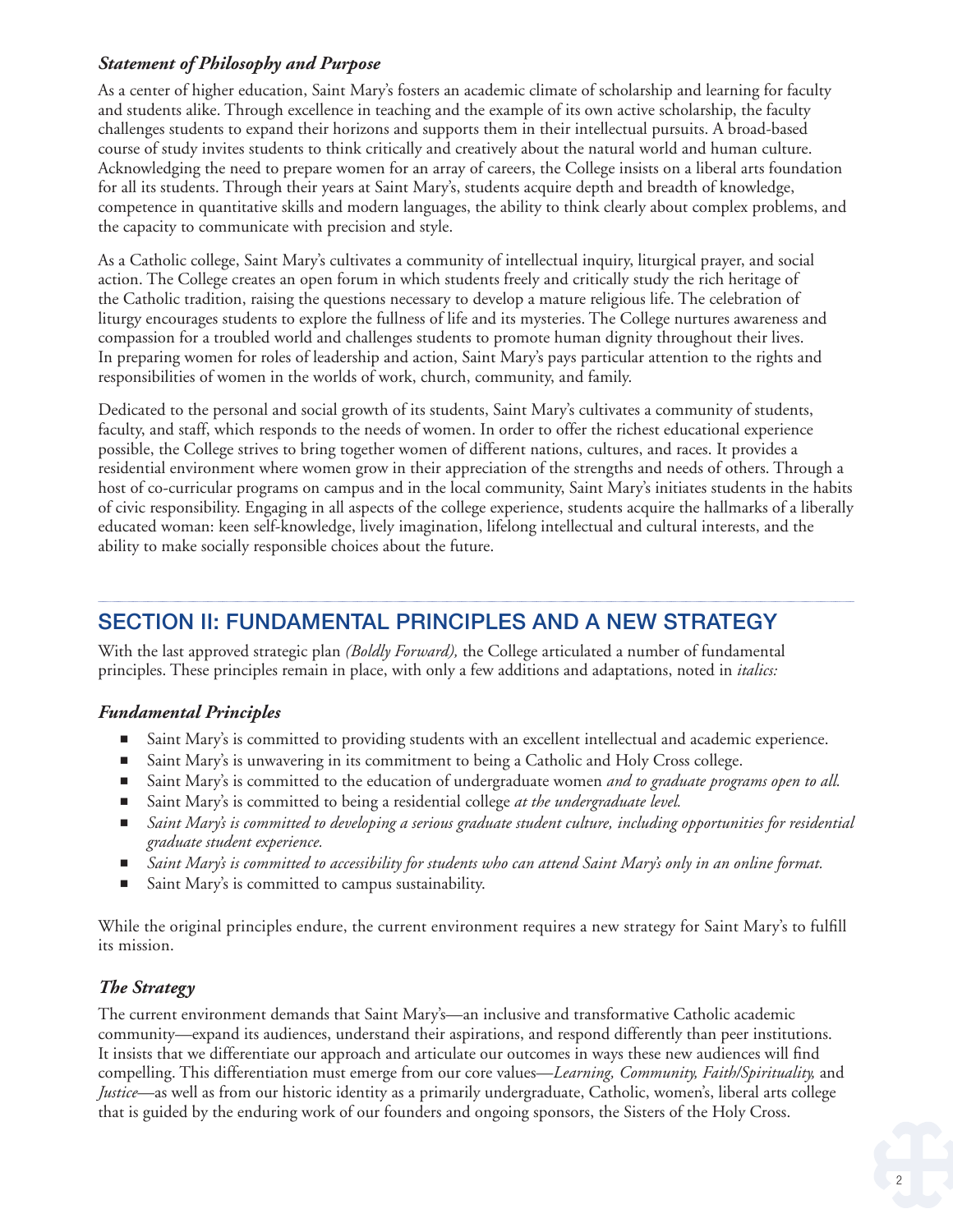In this period of changing U.S. demographics and global connection, Saint Mary's must renew its commitment to meeting the needs of the times—expanding the boundaries of *who we are* and imagining in fresh ways *who we can be*. By doing so, we will sustain and expand our mission, thus becoming more accessible, attractive, and hospitable to rapidly diversifying undergraduate and adult student populations.

## SECTION III: THE VISION FOR 2030

The mission and the purpose of Saint Mary's remain unchanged, but the vision for how to advance the mission over the next ten years is innovative, adding a new dimension to future aspirations for Saint Mary's College.

#### *Vision Statement*

By 2030, Saint Mary's College will be acclaimed for a diverse student body educated to promote justice and human dignity in their communities and their careers and will be recognized for national leadership in empowering, enriching, and advancing women at all stages of life.

## SECTION IV—THE PLAN: COMMITMENTS AND RECOMMENDATIONS

*Revere and Revise: Saint Mary's College 2030* includes four complex commitments and 24 tactical recommendations that will bring those commitments to life. The commitments are followed by an implementation timeline that indicates the three phases of the plan. The second and third phases will continue to be somewhat fexible as we remain open to new ideas and acknowledge the need to build on the successes of each implementation period.

## **Commitment 1: Achieve a Culture of Human Dignity and Solidarity**

Saint Mary's College will promote the Holy Cross emphasis on the whole person by creating a culture of belonging and mattering. We will be a community committed to human dignity, invigorated by difference, and prepared to build in all members the skills to infuse their lives and work with inclusive values.

#### **Recommendation 1.A**

#### **Reduce economic and social barriers to success for our students.**

- Create an Office for Student Equity to help under-resourced students access the full Saint Mary's experience.
- Enroll  $\geq$ 40% students of color by 2030.
- Secure space to support LGBTQ+ students.

#### **Recommendation 1.B**

#### **In keeping with our Catholic identity, foster wholeness and resilience through invitations to step out of isolation and into community.**

- Revisit the "wholeness framework" to build campus-wide commitment and buy-in to wholeness as a signature component of the Saint Mary's experience.
- Engage faculty and staff in a comprehensive effort to understand their experience of community; discern how the pandemic has changed our experience of connection and belonging.
- Develop a plan to build understanding of and respect for the full range of work that makes Saint Mary's a model community.
- Ensure dignity of work through compensation at market rates.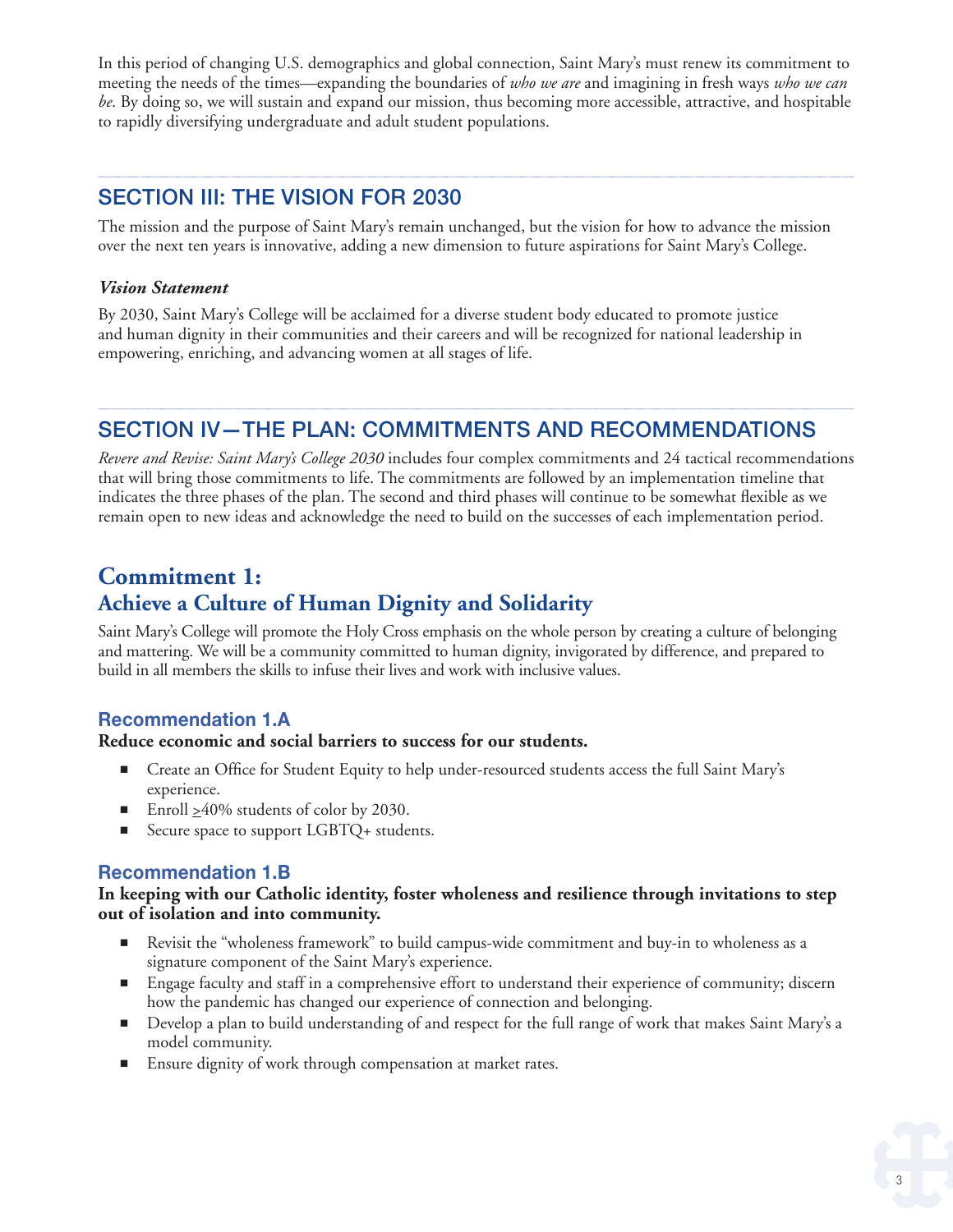## **Recommendation 1.C**

#### **Promote spiritual offerings from the world's diverse faith traditions as part of our contribution to the renewal of Catholic life.**

- Expand curricular and co-curricular opportunities for students to understand different faith traditions and to learn about their commonalities.
- Create a new sacred space on campus that is accessible and inviting for all students.
- Co-locate current offices to create a home for Campus Ministry that is central to campus life—in the student center.

## **Recommendation 1.D**

#### **Establish diversity, equity, inclusion, and justice education for all constituencies as an essential element of the Saint Mary's culture.**

- Implement appropriate and ongoing DEI education for all constituencies, beginning with the Board of Trustees.
- Educate students specifically on their responsibility to create a student culture of belonging, where people feel they matter to one another.
- Help students understand how they can carry what they have learned about inclusion and justice into their future communities and workplaces.

### **Recommendation 1.E**

#### **Ensure an inclusive curriculum and inclusive pedagogies.**

- Establish a program review process that inquires into how the contributions of underrepresented groups are included in each discipline.
- Require continuing workshops for faculty on inclusive classroom practices.

## **Recommendation 1.F**

#### **Embed conversations across differences into the core curriculum, addressing multicultural and global perspectives, grounded in Catholic social teachings.**

- Scale up our current *Dialogue and Civil Discourse* program as part of the core curriculum and make it a hallmark of a Saint Mary's education, building leaders equipped with the skills and confdence to have diffcult conversations with people who disagree with them.
- Support the initial curricular focus with co-curricular programs designed to allow students to practice these skills.

### **Recommendation 1.G**

#### **Invest in faith, health, and wellness initiatives to teach and model work-life integration.**

■ Adopt specific practices that demonstrate our commitment to be a workplace that values and models balance and resiliency.

### **Recommendation 1.H**

#### **Defne the College's sustainability and environmental stewardship road map.**

- Build on the excellent sustainability work already accomplished at the College by creating a 10-year plan for new sustainability initiatives.
- Incorporate the sustainable farm into the curriculum and the co-curriculum.
- Identify other areas of curricular growth that will encourage these values.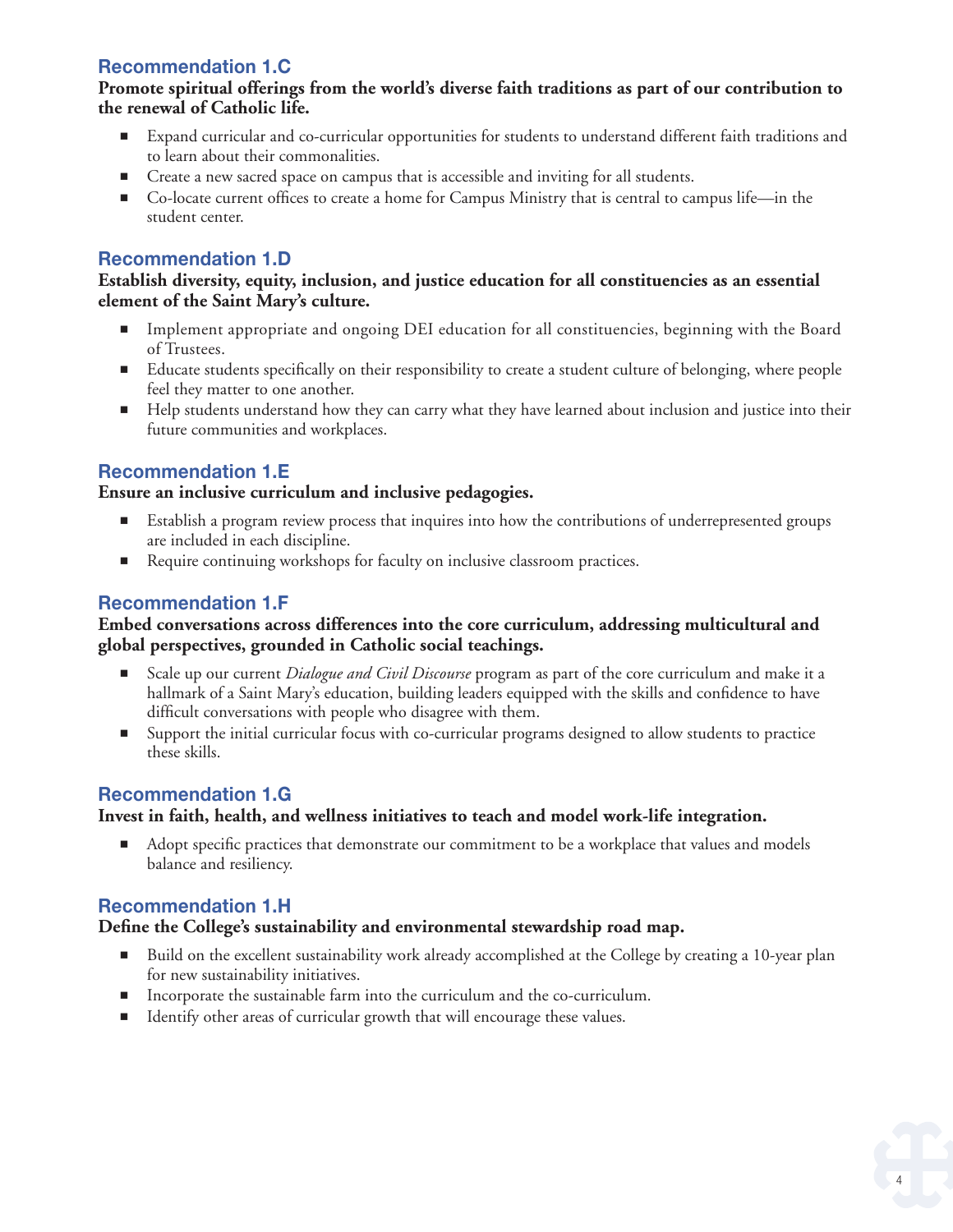## **Commitment 2: Establish Saint Mary's as a Leader in the Social and Economic Empowerment of Women**

As the only women's college in the state of Indiana and one of only three dozen in the United States, Saint Mary's College will empower its undergraduate students by connecting the liberal arts and professional life through robust curriculum-to-career preparation and accelerated pathways to graduate education. In addition, we will extend beyond our core enterprises of baccalaureate, masters, and doctoral programs and fulfll an obligation to serve girls and women at every point in the life cycle.

## **Recommendation 2.A**

#### **Infuse curriculum-to-career preparation that serves students in all disciplines, including opportunities to earn credentials for profession skill sets.**

- Craft a curriculum-to-career model that provides opportunities for all Saint Mary's students to earn professional credentials in addition to their liberal arts education.
- Develop job shadowing experiences for first-year and sophomore students. Expand and standardize internship/externship/co-op opportunities for juniors, seniors, and graduate students.
- Design a suite of credentials that develop specialized skills and include notation on student transcripts.

### **Recommendation 2.B**

#### **Diversify and expand curricular and experiential learning for students to discover their vocations.**

■ Incorporate into the academic experience new opportunities for design thinking, problem-based learning, leadership development, entrepreneurship, and global study/internships in the developing world.

### **Recommendation 2.C**

#### **Build expedited pathways to graduate programs, with special consideration for online graduate opportunities.**

- Advance—in collaboration with the tri-campus community—a roadmap for graduate education that creates a Saint Mary's "value proposition" for students to attain two degrees in fve years or less.
- Add at least one graduate program each of the first three years of the plan, with a focus on enhancing the College's existing strengths in graduate education, such as in the health sciences.
- Generate online opportunities to expand the reach of our graduate programs.

## **Recommendation 2.D**

#### **Maximize relationships with women- and girl-serving organizations throughout the region and the nation.**

■ Use alumnae networks and faculty, staff, and parent relationships to connect Saint Mary's to additional partner organizations and to ascertain how we can enhance their programming and educational needs.

### **Recommendation 2.E**

#### **Grow a suite of pre-college leadership programs and college preparatory programs that maximize campus use.**

■ Introduce new leadership programs and college preparatory programs, especially in the summer months, that not only expand our reputation for leadership but also utilize the campus more fully for generating additional revenue.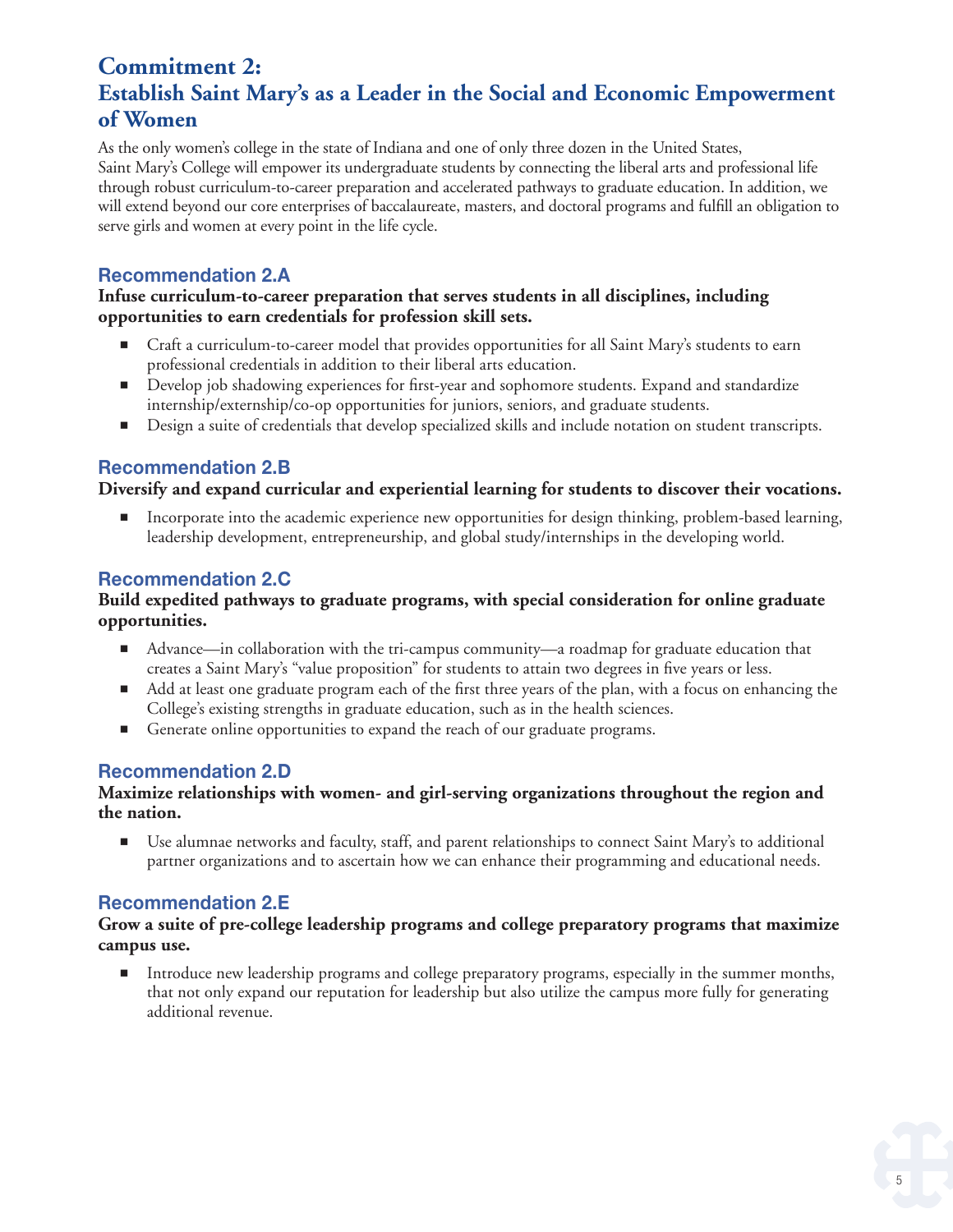## **Recommendation 2.F**

#### **Develop a full range of programming for adult women, both college-educated and not, to gain skills and academic credentials.**

- Institute a model of "credit for prior experience" that is consistent with the educational values of Saint Mary's.
- Offer a limited number of Saint Mary's academic majors in an expedited format for adult women who may have no college education or some college credit but no degree.
- Formulate credentials for adult women returning to the workforce.
- Organize stackable credentials for adults who may want to achieve an undergraduate or graduate degree over time.

## **Recommendation 2.G**

#### **Contribute to the leadership of women in the Catholic church, inspired by the Sisters of the Holy Cross as social justice leaders and leaders in the professions.**

■ Provide educational programs consistent with the commitments of the Sisters of the Holy Cross for lay and professed religious women interested in Church leadership or in serving church-affliated entities in professional contexts (e.g., education, healthcare, social work, and immigration services).

## **Commitment 3: Elevate Our Research Focus**

Recognizing that teaching and research are related enterprises, Saint Mary's College will infuse research and evidence-based practice into the curriculum, develop new mentored student research opportunities, expand applied and experiential opportunities, and highlight faculty and student-faculty research as signature elements of our educational focus.

## **Recommendation 3.A**

#### **Design a progressive and robust emphasis on student research that includes research in course work or conducted independently during the academic year—as well as a competitive summer research program open to students in all disciplines.**

- Bolster support for information literacy in the curriculum.
- Ensure early introduction to research methodologies for students in all disciplines.
- Introduce a programmatic "umbrella" for mentored student research opportunities in the summer months, expanding these opportunities through a combination of fundraising and operational budget growth.
- Frame a systematic approach to credit-bearing independent research for students either preparing for summer research or extending a summer research experience.
- Seek ways to make research build on itself, including preparing students for research elsewhere—through competitive Research Experiences for Undergraduates (REUs), often associated with the National Science Foundation and other programs such as the Boren Critical Language Scholarships, or post-graduate fellowships and awards.
- Designate funding for graduate student research opportunities.

## **Recommendation 3.B**

#### **Revamp the Center for Academic Innovation (CFAI) to include a more comprehensive research focus beyond managing internal grants.**

- Launch a program to introduce students to undergraduate and post-graduate fellowships and awards (e.g., Fulbright, Marshall, and Rhodes fellowships) and to assist them in applying.
- Provide dedicated support for faculty seeking grants, sponsored programs, and corporation or foundation support for research projects.
- Set up program support for managing the annual undergraduate research symposium and the summer research program.
- Create collaborative efforts among library, archives, IT, and faculty to promote digital humanities.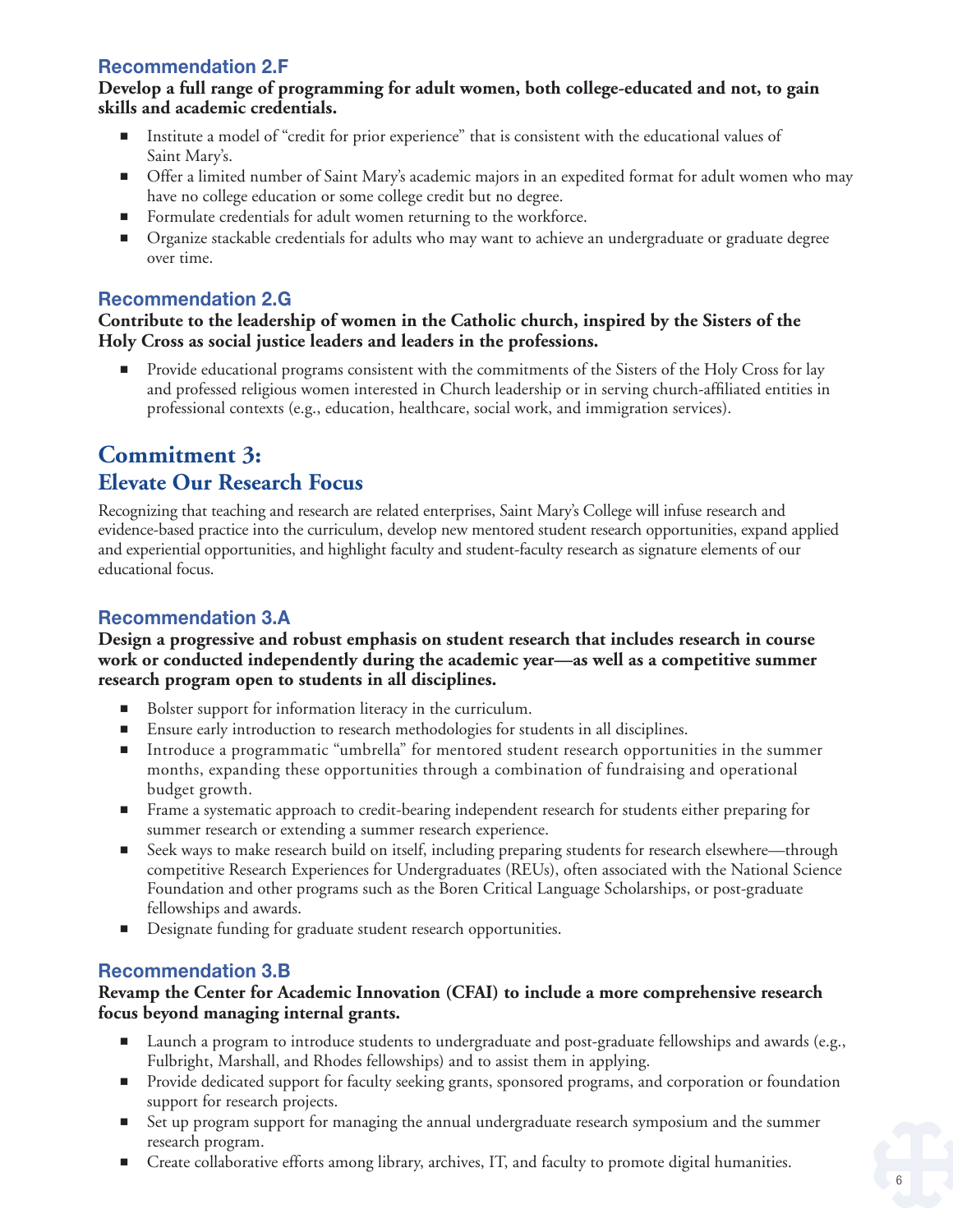## **Recommendation 3.C**

#### **Promote faculty research contributions across all disciplines.**

- Forge a definition of research that encompasses all Saint Mary's academic programs, including the research of discovery, research related to policy and practice, community-based research, and research dedicated to creative pedagogies.
- Form a collaboration among library, archives, IT, and faculty to promote digital humanities.
- Make faculty research and student-faculty research collaborations visible as a signature value on the Saint Mary's website, in the *Courier*, and throughout admissions materials.

### **Recommendation 3.D**

#### **Highlight and specifcally support research on important markers of our identity.**

Discover new financial support for research in areas we define as of high reputational value to Saint Mary's—such as research on women; on Catholic life, thought, and social teachings; on diversity, equity, and inclusion; on innovative pedagogies; and on the markers of a healthy campus culture.

## **Commitment 4: Stabilize and Enhance Financial Performance**

In order to evolve and expand, Saint Mary's College must follow disciplined fnancial practices to solidify a secure foundation on which to innovate. Stable enrollment, strong retention, diversifed revenues, and new operational effciencies will enable the College to grow.

## **Recommendation 4.A**

#### **Increase and stabilize undergraduate enrollment.**

- Move from a goal of 420 enrolled first-year students for 2021 to 450 enrolled first-year students by 2024.
- Fix a new target for expected undergraduate enrollment in 2030, with the goal of maximizing campus infrastructure and personnel, including residence halls, dining commons, full-time faculty, and staff.
- Reduce discount rate and increase net revenue per student—aiming for a total cost of attendance-torevenue ratio of at least 50 percent—or \$30K in 2020 USD.
- Grow revenues to achieve  $\leq 60$  percent of annual revenue spent on personnel by 2030.

#### **Recommendation 4.B**

#### **Raise frst-to-second year retention by two percentage points each year to reach a goal of at least 90%.**

- Determine more precisely the reasons for attrition and map each reason to mitigation strategies.
- Begin with creative low- or no-cost measures to improve student success.
- Measure the retention effects of implementing Commitment #1 in this plan.

#### **Recommendation 4.C**

#### **Cultivate graduate enrollment, adding at least one program each year for the frst three years while expanding the reach of existing programs through online course delivery.**

- Ascertain the highest potential graduate programs that advance areas of focus for Saint Mary's.
- Introduce at least three new graduate programs (see Recommendation 2.C).
- Prioritize the addition of online programs.
- Realize  $\geq$  35% of revenue from sources other than undergraduate tuition, some part of which will be from graduate tuition.